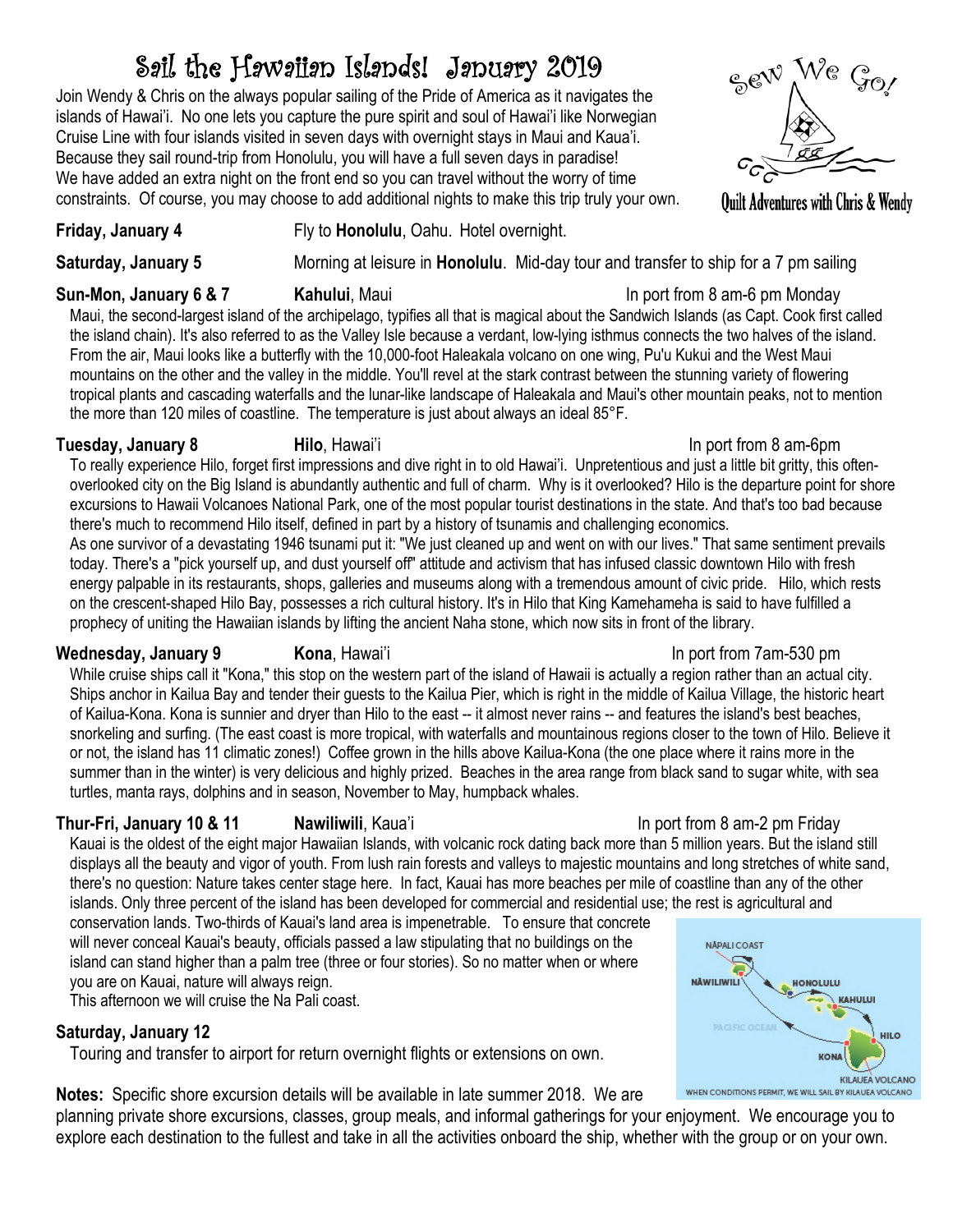Our goal is to include fiber related activities where possible. This may include meeting with local guilds, visiting shops that carry fabric, yarns, native crafts or other fiber arts, taking part in workshops, or featuring guest educators/speakers. We will have a pre-trip project as well. These activities are included in the package at no charge. Participation is optional.

This ship was built in 2005 and was totally refurbished in 2017. It features 14 decks with 16 dining options, 12 bars and lounges, fitness center, salon, spa, and pools. This is a smaller ship with a capacity of 2,186 passengers.

**Air Transportation**: Flights will be available in late January 2018. From the Midwest, you can expect a nonstop flight to be about nine hours (Chicago, ~\$950). A connection will be about 12 hours in duration (but breaks up the flight nicely!) (Chicago ~\$725, Milwaukee ~\$825). Return flights tend to be overnight, leaving HNL around 5pm.

**Documentation**: The Real ID act goes into effect in October 2018. You will need an enhanced ID or passport for all flights, even within the US. (In Wisconsin, an Enhanced ID/Driver's License is identifiable by a star verification mark on the front of the card in the upper, right-hand corner.)

**What's Included?** Cruise fare, port fees, government taxes, ship gratuities, group gatherings, shore excursions in five ports (Honolulu, Kahului, Hilo, Kona, Nawiliwili), one night Honolulu hotel, group transfers, classes, and meals<sup>A</sup> with pricing based on shared double occupancy. Each cabin will also have \$75 credit to spend as you like.

**Insurance:** Through experience, we have made it our policy not to include travel insurance in package pricing. While including it makes it easier for you, finding that your needs are not covered by a universal policy makes that coverage a waste of money. We recommend independent internet sites (such as travelinsurancereview.net) or your preferred insurance agent to find the coverage you need based on your work status, health, and choice of coverage level. Policy cost is based on total trip cost, age, and desired coverage inclusions. Insurance is optional. We will assist you in obtaining a policy if so desired. This company has proven to be exemplary in processing claims (https://www.squaremouth.com/21876) and as an independent, they sell all companies.

**Cruise Documents**: NCL provides all travel documents electronically and requires advance online check-in. Each traveler will be required to set up an account at ncl.com and complete the check-in process prior to departure. If you do not have access to the internet, please check the appropriate box on the registration form and we will contact you for the information necessary to get checked in and obtain your documents when the time comes.

**Dining:** NCL has a reputation for re-imagining the whole concept of cruising by creating Freestyle Dining. There are numerous dining options available to please your palate. Your choices include six complimentary restaurants (two dining rooms, 50s Diner, Aloha Café, Key West Bar & Grill, Asian), eight specialty options <sup>A</sup> (surcharge or a la carte pricing - steakhouse, churrascaria, French, Teppanyaki, Italian, sushi, coffee bar, gelato bar), as well as room service. [*ASpecialty restaurants have a cover charge and 18% service fee; room service at certain hours may have a \$7.95 service fee.]*

**Entertainment, Amenities, Bars, & Lounges:** The Pride of America has numerous locations to enjoy entertainment, a chat with friends, or some simple solitude. The ship features walking/jogging track, pools, hot tub, spa, fitness center, library, shopping. Entertainment options currently on board include two stage shows (Jersey Boys-style tribute to Frankie Valli and the Four Seasons; as well as "Vegas! The Show"), comedy and magic shows, and movie screenings. Plus, you will find a multitude of other lounges, galleries, and daily activities. And don't forget NCL's trademark White Hot Party!

**Beverage Package:** The usual drink packages are not available on the Pride of America due to taxation laws for American flagged ships. We will have one cocktail party, all other beverages will be on your own. We can order water packages prior to sailing at a discounted price. Carry on of any beverage is not allowed.

**Cabin Occupancy:** All pricing is based on two per cabin. Single occupancy in cabins is significantly higher in cost unless you opt for a Studio cabin. NCL limits the number of single occupancy cabins for each group. If you do not have a roommate and would like one, we will put you in touch with others looking to share.

All details necessary to fully enjoy this tour will be provided once we finalize the participants. Despite the legal disclaimers we are now required to include, Journeys & Gatherings is here to assist in making this trip all that you want it to be!

## **Cabin Options:**



Aft Balcony Cabin (B1) aft facing balcony, decks 7,8,9,10 140sf + 90sf balcony Large Balcony Cabin (B6) forward balcony, decks 8,9,11,12 140sf + 90sf balcony Mid-Ship Balcony Cabin (BA) mid ship balcony, decks 9,10 140sf + 40sf balcony Maximum occupancy:3; Two lower beds (converts to queen), pullout loveseat

> Inside Cabin (IB) forward, decks 10,11 130 sf, Maximum occupancy: 2 Two lower beds (converts to queen)

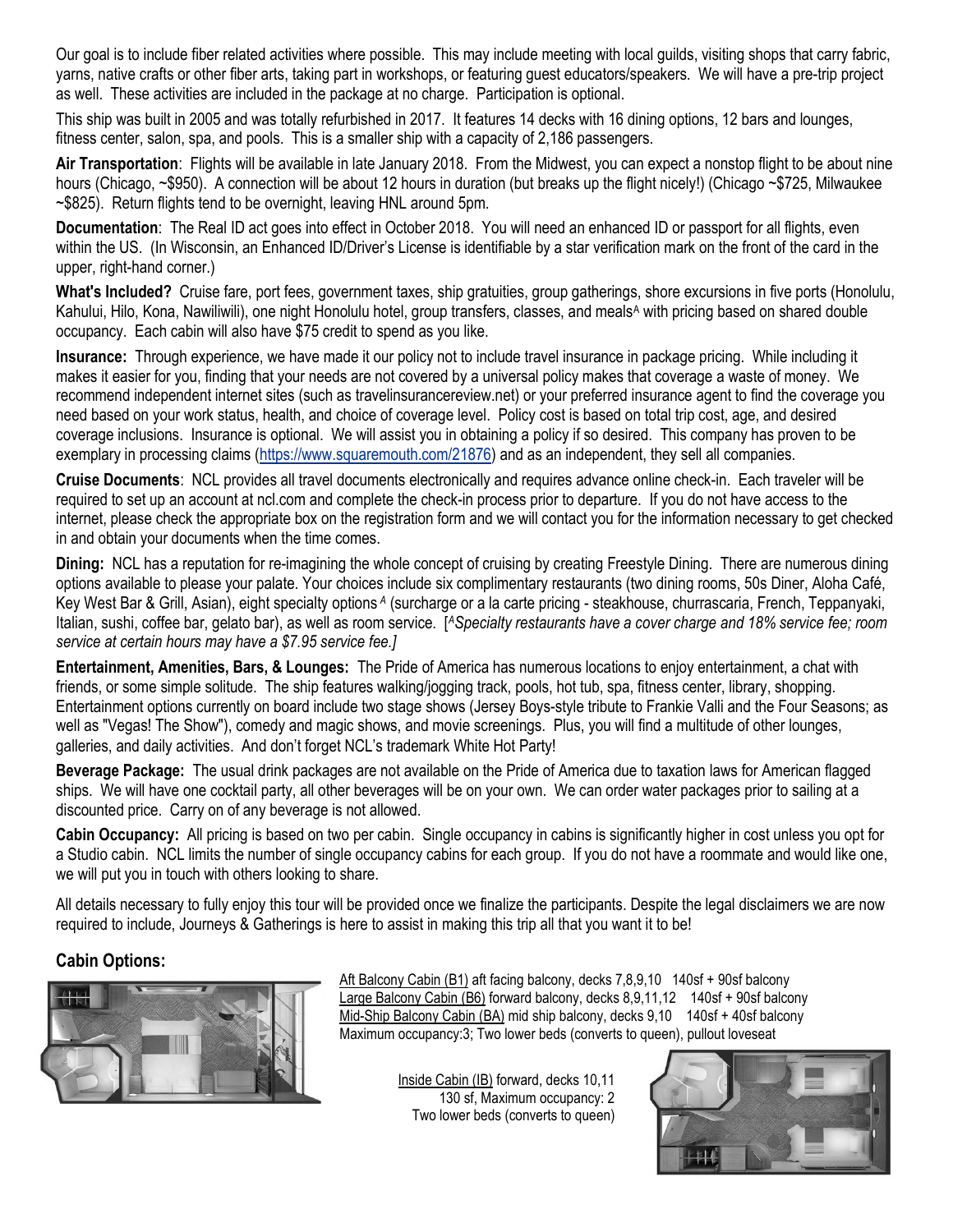

Outside Cabin with Picture Window (O1) forward, deck 4 144 sf, Maximum occupancy: 2 Two lower beds (converts to queen)

> Studio Inside (T1) forward, deck 13 107 sf, Maximum occupancy: 1 One double bed, in exclusive section with key entry to common lounge.



**Pricing:** We have reserved a limited number of cabins in the six categories noted. Alternate categories may be requested with pricing at the discretion of NCL. You will be notified of any price adjustments prior to deposit processing should our block be filled at the time of your reservation request.

### Cruise/Land Package

Double Occupancy, per person Aft Balcony \$3,540 – 3 cabins Large Balcony \$3,515 – 6 cabins Mid Ship Balcony \$3,500 – 12 cabins Inside  $$2,850 - 6$  cabins Family Outside Picture Window \$3,160 – 8 cabins Single Occupancy: Aft Balcony \$5,960 Large Balcony \$5,900 Mid Ship Balcony \$5,870 Inside \$4,690 Family Outside Picture Window \$5,290 Studio Inside \$4,470 – 2 cabins

### Additional Costs

-Airfare, fly into Honolulu (HNL)

-Service fee if paying by credit card. Payments made by credit card will incur a 2.5% service fee.

-Sightseeing other than group excursions, shopping, beverages, transfers if outside of group movement.

**To Reserve Your Space:** To register, simply read the Terms & Conditions and submit the registration form with signature and payment. We must have your signature on file before confirming your reservation.

#### Payment Schedule:

| Upon reservation:  15% of fare |
|--------------------------------|
|                                |
|                                |
|                                |
| October 15:  25% Balance Due   |
|                                |

#### Cancellations:

| Prior to March 15\$50 administrative fee     |  |
|----------------------------------------------|--|
| March 16 until May 15 \$500 per person       |  |
| May 16 until August 15\$1,000 per person     |  |
| August 16 until October 15\$2,000 per person |  |
| October 16 or after 100%                     |  |

Send the completed form along with a payment (checks payable to Journeys & Gatherings) to:

Journeys & Gatherings, Kristi Mirocha, 2060 Hawthorne Drive, Elm Grove WI 53122

Questions? 262-786-6763 or kristi@journeysandgatherings.com

### **Terms and Conditions**

#### GENERAL

- By registering and depositing, you agree that you have read and agree to the terms and conditions written herein. Your acceptance of these Terms & Conditions herby releases Journeys & Gatherings and Sew We Go (further herein labeled PROVIDERS) from any and all claims involving health, disease outbreaks, safety, security, political stability, and labor or civil unrest at each destination. You also agree that the courts in Waukesha County Wisconsin will be the exclusive jurisdiction for all claims brought by you or PROVIDERS and you hereby submit to the personal jurisdiction of those courts.
- There are times when unforeseen circumstances require a change in our trip offering or inclusions. Equivalent or better substitutions will be made where possible.
- When traveling with us, you assume complete responsibility for complying with document, vaccination, or other entry requirements of our destinations. Passports must comply with immigration regulations which may include, but are not limited to, having at least two blank passport pages when entering a country and having no less than six months from return date before passport expiration. If traveling domestically, your ID must confirm to the Real ID Act being implemented in October 2018.
- We communicate primarily by email. An email address is required for each participant so we may provide updates, payment reminders, receipts, and confirmations. There is a surcharge of \$30 per person to cover the additional time, supplies, and postage required to accommodate non-electronic communication.
- Smoking is not allowed on any of our transportation nor within 50' of the entrance of any vehicle or venue that is provided exclusively for our group.

SAFETY

 Please be aware that during your participation, certain risks and dangers may arise beyond our control, including but not limited to: the hazards of traveling in undeveloped areas; travel by boat, train, automobile, aircraft, or other means of transportation; the forces of nature; political unrest; acts of lawlessness or terrorism; and accident or illness in remote regions without means of rapid evacuation or medical facilities. PROVIDERS will not have liability regarding provision of medical care or the adequacy of any care that may be rendered. It is understood that the best efforts to ensure that adequate measures are taken.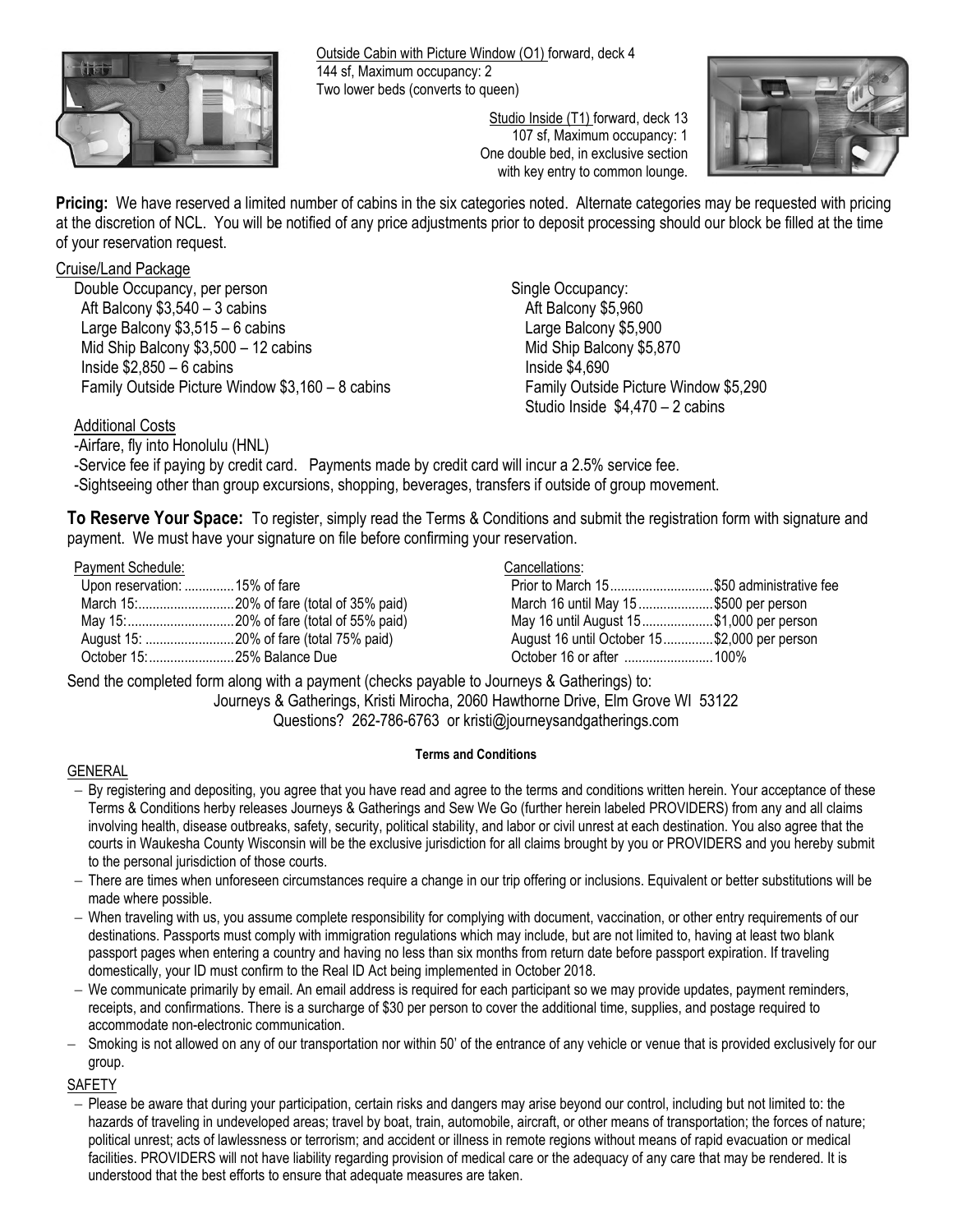#### PARTICIPATION

- Carefully consider your ability to participate. It is your ultimate responsibility to know your limitations and not undertake a tour or activity that might be too much for you. Our tours may include walking distances, up inclines, on stairways, cobblestone streets, and other uneven areas. At times the walking pace may be fast and somewhat strenuous. If a medical condition exists or there is any question regarding your ability to participate in a safe and healthy manner in our schedule of activities, please consult your physician before registering for this trip. Failure to comply may result in inability to participate on the tour and all penalties will apply. PROVIDERS are not responsible for any expenses incurred in this situation.
- Travelers who need special assistance must report any disability requiring special attention while on tour at the time the reservation is made. PROVIDERS will make reasonable attempts to accommodate the special needs of disabled travelers, but are not responsible in the event they are unable to do so nor are they responsible for any denial of services by suppliers. The Americans with Disabilities Act is only applicable within the United States and facilities for disabled individuals are limited outside its borders.
- $-$  Most transportation services, including the touring motorcoach, are not equipped with wheelchair ramps. We regret that we cannot guarantee individual assistance to a participant for walking, dining, dis/embarking vehicles, or other personal needs. A qualified and physically able companion must accompany travelers who need such assistance and must assume full responsibility for their wellbeing.

#### REGISTRATION

- All registrations must be accompanied by a signed registration form completed in full. We require the signature of each person traveling. In addition to the contact info requested on the form, names as they are on your passport, birthdates, address, and emergency contact info is required before we will accept a deposit to confirm your participation. You are wholly responsible for providing your full name as issued on your passport or government identification. Any charge for document corrections due to the submission of incorrect information will be the direct responsibility of the passenger.
- Those wishing to participate in any portion of our itinerary must purchase the tour via Journeys & Gatherings. Except in very rare cases, partial participation is not an option.

#### TOUR ETIQUETTE

- Our itinerary has been designed for the enjoyment of all participants. Please follow the agenda as published and be attentive for any day to day changes announced on the coach, at the hotel, or at our tour stops. We ask that you pay attention to coach locations (drop off and pickup points may be different), correct time as followed by Tour Director, and directives as to activities in any one location.
- Repeated tardiness is disruptive and disrespectful and often results in added cost. Participants may be asked to leave the tour for this behavior. PROVIDERS are not financially or otherwise responsible for anyone's costs to rejoin the tour or make their way home should a scheduled coach departure be missed or if they are asked to leave the group.
- For the benefit of the entire group, we reserve the right to decline inclusion or remove any participant whose conduct is deemed incompatible with the interests of the other participants. We will not refund nor cover any cost or expenses you incur if we have to terminate your participation due to unacceptable behavior.
- $-$  Seat rotation is requested for each extended ride on the bus (> 1 hour) to afford all with equal opportunity to sit in the front of the bus.
- If motion sickness is an issue, consider ginger chews, Dramamine, prescription patches or medications. Roads may be uneven and touring may be along small, winding roads.

#### HOUSING

- $-$  Hotels are subiect to availability & subject to change.
- The norm is two-bedded rooms with private bath or shower, based on double occupancy. Larger single beds may be available in some destinations.
- Single accommodations are limited and on a request basis. Triples are not available.

#### AIR/FLIGHTS

- Do not book flights until your participation in the trip has been confirmed to you by Journeys & Gatherings. PROVIDERS are not responsible for flight/change costs purchased by participants at any time.
- PROVIDERS are not responsible if an airline cancels, reschedules, or delays a flight for any reason. If you miss your departure flight, it is your responsibility to work with the airline on which you are ticketed to reach your destination. Any additional expenses you may incur prior to joining your trip are your responsibility.
- Journeys & Gatherings will gladly assist in the procurement of your flights. We will schedule a time to talk via phone and tickets will be booked through the applicable airline's website. Use of third party booking websites is not recommended for international travel. If a traveler chooses to use such site, they take responsibility for any flight issues that may occur such as rebook, bump, cancel, delay, upcharge, or denied boarding. This applies whether booked on your own or with the PROVIDERS help.

#### TRAVEL/MEDICAL INSURANCE

- Travel insurance is an optional purchase. If traveling outside of the US, medical coverage is advised if health is a concern or your ability to pay in the event of an injury is limited. We highly recommend Emergency Medical and Medical Evacuation & Repatriation at a minimum. Journeys & Gatherings recommends Squaremouth based on their 100% fulfillment of claims processed by our travelers. Visit https://www.squaremouth.com/21876 to receive a quote. Expect insurance to cost 7-10% of your travel costs depending on your age.
- Policies purchased through the tour provider do not cover any other aspects of the trip nor protect you should they default. Independent coverage based on your age and amount you want covered is the only way to guarantee reimbursement.
- Journeys & Gatherings will gladly schedule a phone appointment and walk you through the process while providing input on companies and coverage limits. This has proven to be most successful with past travelers.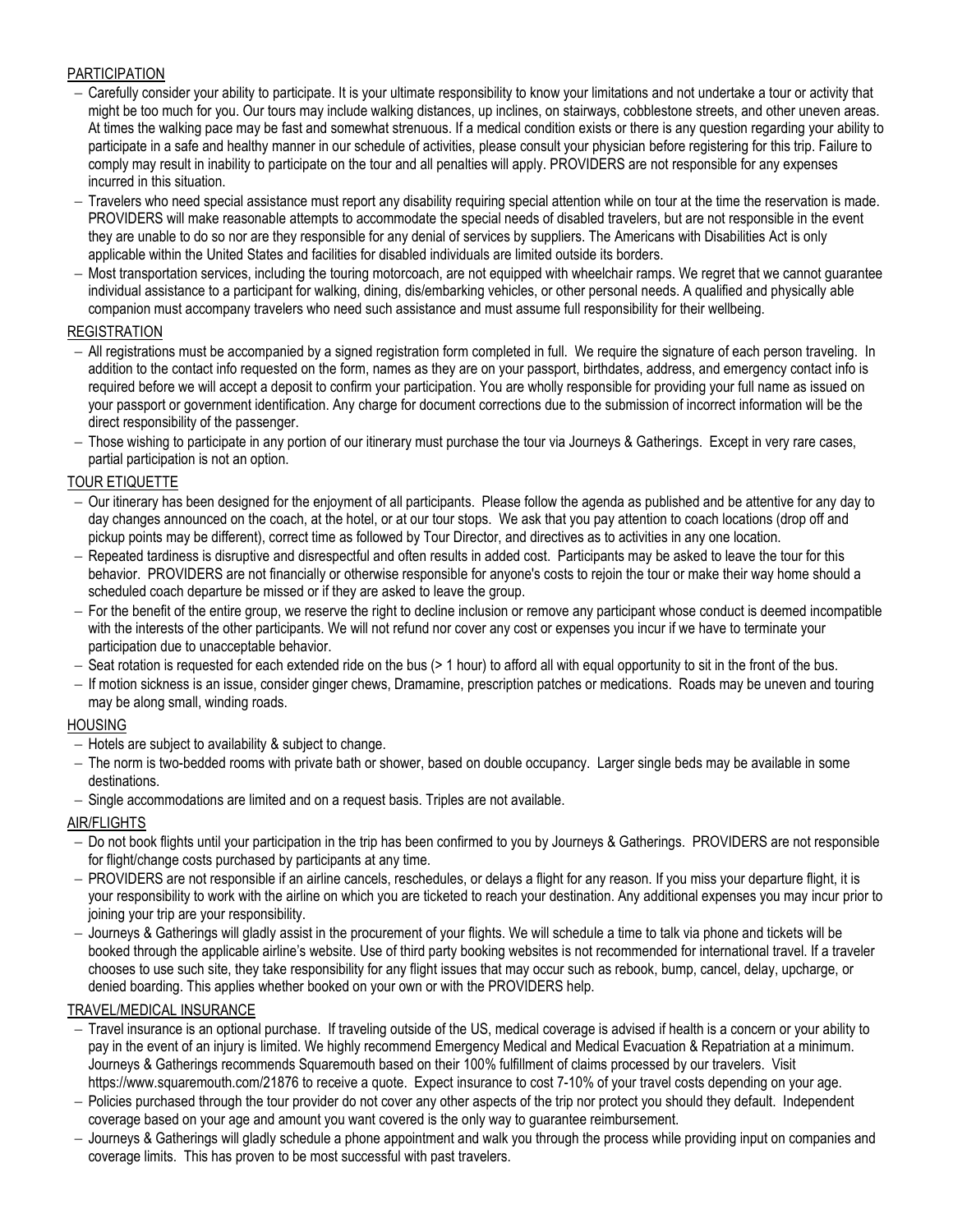### BAGGAGE ALLOWANCE:

- Porterage for one suitcase is included in the price. Airport porterage is not included unless otherwise specified in your travel documents. Due to limited vehicle capacities, your single bag should have dimensions not exceeding 64" (L+W+D) and weight not exceeding 50lbs (22kg). We regret that we are unable to accept a second suitcase, or any luggage exceeding these limits.
- Carry-on bags should not exceed the cumulative dimensions of 29". For safety reasons, wheeled carry-on bags are not suitable as hand luggage on the motorcoach. Carry-on bags must be small enough to store in overhead bins or under the seat in front of you.
- Your air carrier may have stricter weight/dimension limitations than those listed above. Size and weight limitations for carry-on and checked baggage vary from airline to airline and even according to destination and are becoming more restrictive.
- Regulations within most airports require that travelers handle their own luggage through customs.
- PROVIDERS are not responsible for loss of or damage to baggage or any of the traveler's belongings throughout the duration of the tour. Please insure you confirm your bag is loaded before boarding a vehicle.

#### ROOMMATES

- PROVIDERS will not assign roommates. We will provide contact information of others requesting a roommate so you can connect and determine compatibility. If a roommate is not found and single occupancy is still available, payment of that supplement will be required and/or cancellation parameters in effect on that date will apply.
- Should a roommate cancel and you wish to participate in the tour, you are responsible for the single supplement and/or cancellation penalties in effect on that date.

#### PRICE/PAYMENTS

- Deposits are as stated on the registration materials and are required to secure reservations and hold your place.
- We will maintain a waitlist of interested participants so we may quickly fill in seats vacated by those needing to cancel. Pricing is based on the number of travelers so refunds can only be processed if tour costs are maintained. Should your cancellation cause an increase in per person cost, refunds cannot be processed. It is highly recommended you purchase travel insurance.
- Travel arrangements involving government regulated components are subject to supplemental price increases that may be imposed after you have completed your purchase (fuel surcharges, national, local, facility taxes, etc.). You hereby consent to any such price increases and will send a check or authorize your credit/debit card to be used for them when you are notified.
- Payments must be made directly to Journeys & Gatherings. Any payments made directly to tour suppliers will not be credited to your final payment invoice resulting in non-issuance of documents and inability to participate in the tour.
- Acceptable payment methods may be changed or altered at any time. Currently, acceptable payment forms are check (on a US Bank in US funds), Paypal transfer, wire transfer, or credit/debit cards. Our pricing is based on cash/check payments to reduce costs. If you wish to pay by credit card, Journeys & Gatherings will process these transactions through Paypal with a surcharge. You agree not to file a charge back or refund request with Paypal but rather directly with Journeys & Gatherings.
- Payments that have been declined must be replaced via expedited delivery in the form of a certified check or money order and must include a \$50 service fee. Failure to comply will result in your space being canceled and loss of your deposit.
- Discounts for those not participating in the fiber related workshops, lectures, group visits, or any other portion of the tour do not apply. We will schedule alternate activities in these timeframes or allowed exploration time resulting in no lost value.

### REFUNDS:

- Pricing is based on the number of travelers so refunds can only be processed if tour costs are maintained. Should your cancellation cause an increase in per person cost, refunds cannot be processed until that space is filled. It is highly recommended you purchase travel insurance.
- All cancellation requests must be made in writing with an original signature sent by expedited delivery or certified mail to Journeys & Gatherings, 2060 Hawthorne Drive, Elm Grove WI 53122.
- Group airport transfers are included on qualifying flights and dates. Not all flight times qualify. Customers not using the included transfer will not be given a cash equivalent or price reduction.
- $-$  Refunds in full or part will not be provided for missed inclusions due to canceled, rescheduled, or delayed flights.
- Cancellations received after the final date in the Cancellation Schedule will not receive a refund. Insurance is highly recommended and reimbursements on a claim are at the sole discretion of the insurance carrier.
- Replacement participants are required to pay the full tour amount to our office, not to the original traveler. Any non-refundable fees incurred by the original participant's cancellation may be claimed through their insurance.
- Refunds may not be processed until four weeks after the tour ending date.
- Refunds due will be made by check written in US dollars or via Paypal transfer, based on original form of payment.
- Tour components and services are contracted through established, reputable tour companies and hotels, as well as other travel service providers. No refunds can be granted for any accommodations, services or events which are not used after payment to the vendors. If you elect not to participate or deviate from any portion of the tour, no consideration will be given for unused services.

Journeys & Gatherings is an independent coordinator acting solely as organizer for the tour participants, while the contracted suppliers provide accommodation, transportation, sightseeing, entrance fees, restaurants and most other services in connection with the itinerary. PROVIDERS will exercise reasonable care in making such arrangements, however, they do not assume any liability whatsoever, for any injury, damage, loss, accident or delay to person or property because of any acts of war or terrorism, any act of default of any supplier or person rendering any of the services included in the tours. The tickets, rules, or contracts currently in use by any supplier rendering service shall constitute the sole contract between such contractor and you, the individual tour member.